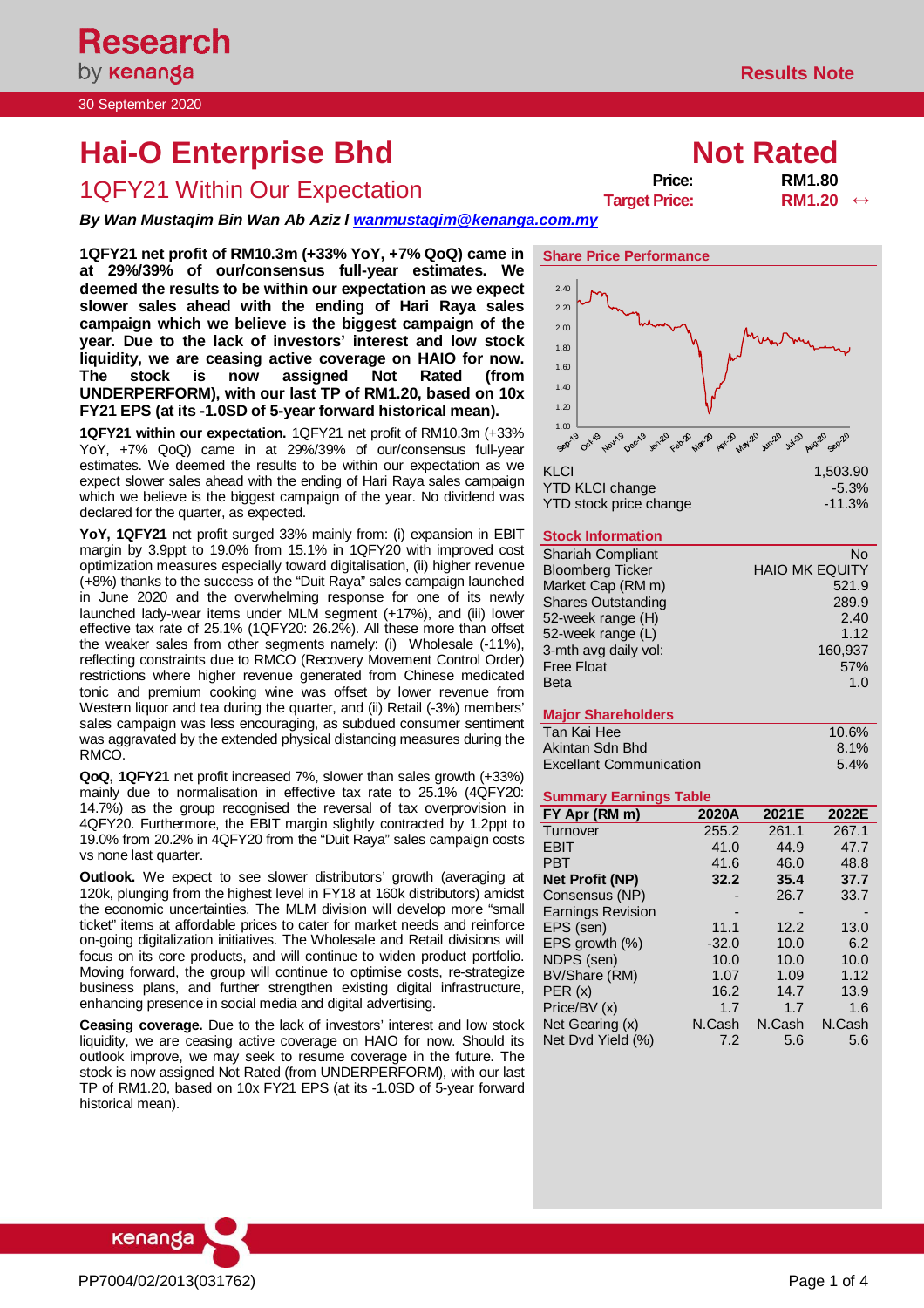# 30 September 2020

## **Results Highlights**

| $1.000$ and $1.00$ $1.00$ $1.00$ |             |             |        |             |       |             |             |       |
|----------------------------------|-------------|-------------|--------|-------------|-------|-------------|-------------|-------|
|                                  | 1Q          | 4Q          | QoQ    | 1Q          | YoY   | 3M          | 3M          | YoY   |
| FY Apr (RM m)                    | <b>FY21</b> | <b>FY20</b> | Chq    | <b>FY20</b> | Chg   | <b>FY21</b> | <b>FY20</b> | Chg   |
| Turnover                         | 71.2        | 53.7        | 32.7%  | 66.1        | 7.8%  | 71.2        | 66.1        | 7.8%  |
| <b>EBIT</b>                      | 13.5        | 10.8        | 25.2%  | 10.0        | 35.6% | 13.5        | 10.0        | 35.6% |
| <b>PBT</b>                       | 13.7        | 10.9        | 25.5%  | 10.2        | 33.9% | 13.7        | 10.2        | 33.9% |
| Taxation                         | $-3.4$      | $-1.6$      | 114.0% | $-2.7$      | 28.4% | $-3.4$      | $-2.7$      | 28.4% |
| Net Profit (NP)                  | 10.3        | 9.6         | 7.3%   | 7.7         | 32.5% | 10.3        | 7.7         | 32.5% |
| EPS (sen)                        | 3.5         | 3.3         | 7.3%   | 2.7         | 32.5% | 3.5         | 2.7         | 32.5% |
| <b>EBIT</b> margin               | 19.0%       | 20.2%       |        | 15.1%       |       | 19.0%       | 15.1%       |       |
| PBT margin                       | 19.2%       | 20.3%       |        | 15.4%       |       | 19.2%       | 15.4%       |       |
| NP margin                        | 14.4%       | 17.8%       |        | 11.7%       |       | 14.4%       | 11.7%       |       |
| Effective tax rate               | 25.1%       | 14.7%       |        | 26.2%       |       | 25.1%       | 26.2%       |       |

*Source: Bursa Announcement, Kenanga Research*

## **Segmental Breakdown**

|                      | 1Q          | 4Q          | QoQ        | 1Q          | YoY       | 3M          | 3M          | YoY       |
|----------------------|-------------|-------------|------------|-------------|-----------|-------------|-------------|-----------|
| FY Apr (RM m)        | <b>FY21</b> | <b>FY20</b> | Chg        | <b>FY20</b> | Chg       | <b>FY21</b> | <b>FY20</b> | Chg       |
| - MLM                | 49.3        | 35.3        | 39.9%      | 42.1        | 17.3%     | 49.3        | 42.1        | 17.3%     |
| - Wholesale          | 13.2        | 10.8        | 22.3%      | 14.8        | $-11.1%$  | 13.2        | 14.8        | $-11.1%$  |
| - Retail             | 7.9         | 6.5         | 21.4%      | 8.1         | $-3.2%$   | 7.9         | 8.1         | $-3.2%$   |
| - Others             | 0.9         | 1.2         | $-25.2%$   | 1.1         | $-17.9%$  | 0.9         | 1.1         | $-17.9%$  |
| <b>Group Revenue</b> | 71.2        | 53.7        | 32.7%      | 66.1        | 7.8%      | 71.2        | 66.1        | 7.8%      |
| - MLM                | 10.0        | 10.3        | $-2.3%$    | 7.1         | 40.7%     | 10.0        | 7.1         | 40.7%     |
| - Wholesale          | 2.9         | $-0.1$      | $-3640.2%$ | 1.3         | 117.0%    | 2.9         | 1.3         | 117.0%    |
| - Retail             | 0.1         | $-0.8$      | $-115.2%$  | $-0.3$      | $-144.6%$ | 0.1         | $-0.3$      | $-144.6%$ |
| - Others             | 1.1         | 0.7         | 46.8%      | 1.5         | $-27.9%$  | 1.1         | 1.5         | $-27.9%$  |
| - Elimination        | $-0.6$      | 0.7         | $-184.8%$  | 0.3         | $-285.9%$ | $-0.6$      | 0.3         | $-285.9%$ |
| <b>Group EBIT</b>    | 13.5        | 10.8        | 25.1%      | 10.0        | 35.6%     | 13.5        | 10.0        | 35.6%     |
| - MLM                | 20.3%       | 29.1%       |            | 16.9%       |           | 20.3%       | 16.9%       |           |
| - Wholesale          | 22.0%       | $-0.8%$     |            | $9.0\%$     |           | 22.0%       | $9.0\%$     |           |
| - Retail             | 1.5%        | $-11.7%$    |            | $-3.2%$     |           | 1.5%        | $-3.2%$     |           |
| <b>EBIT Margin</b>   | 19.0%       | 20.2%       |            | 15.1%       |           | 19.0%       | 15.1%       |           |

*Source: Bursa Announcement, Kenanga Research*

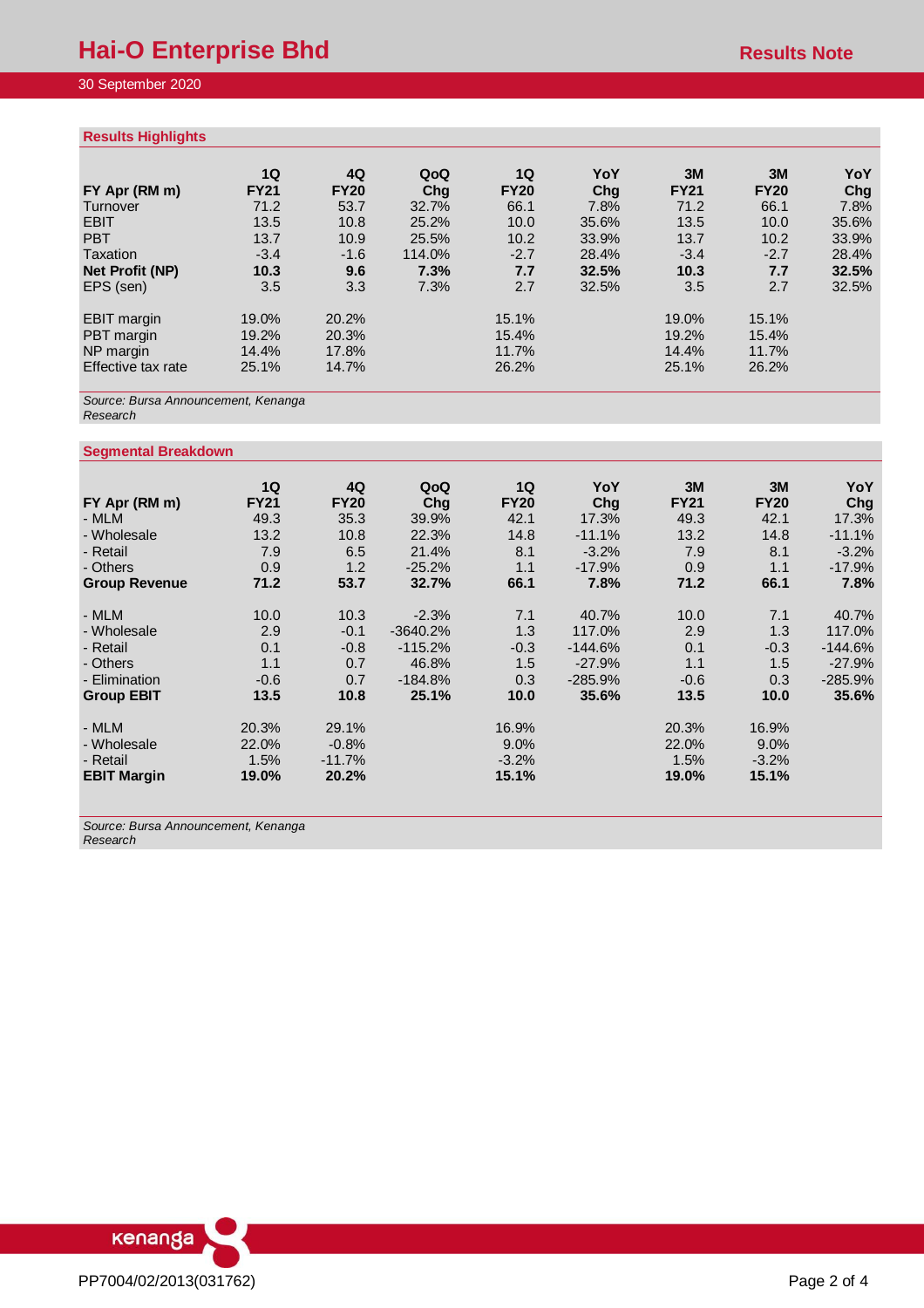# 30 September 2020

## **Peer Comparison**

| <b>Name</b>                            |        | <b>Last Price Market Cap</b> | <b>Shariah</b>   | <b>Current</b> | <b>Revenue Growth</b> |                  | <b>Core Earnings</b><br><b>Growth</b> |                  |       | PER (x) - Core Earnings |                  | PBV(x) |                  | <b>ROE</b><br>(%) | <b>Net Div</b><br>YId (%) | <b>Target Price</b> |               |
|----------------------------------------|--------|------------------------------|------------------|----------------|-----------------------|------------------|---------------------------------------|------------------|-------|-------------------------|------------------|--------|------------------|-------------------|---------------------------|---------------------|---------------|
|                                        | (RM)   | (RM'm)                       | <b>Compliant</b> | <b>FYE</b>     | $1-Yr.$<br>Fwd.       | $2-Yr$ .<br>Fwd. | $1-Yr.$<br>Fwd.                       | $2-Yr$ .<br>Fwd. | Hist. | $1-Yr.$<br>Fwd.         | $2-Yr$ .<br>Fwd. | Hist.  | $1-Yr$ .<br>Fwd. | $1-Yr$ .<br>Fwd.  | $1-Yr$ .<br>Fwd.          | (RM)                | <b>Rating</b> |
| <b>CONSUMER</b>                        |        |                              |                  |                |                       |                  |                                       |                  |       |                         |                  |        |                  |                   |                           |                     |               |
| 7-ELEVEN MALAYSIA HOLDINGS BHD         | 1.33   | 1,520.0                      | N <sub>1</sub>   | 12/2020        | 4.6%                  | 3.4%             | 3.7%                                  | 7.0%             | 30.3  | 29.2                    | 27.3             | 16.1   | 17.0             | 56.5%             | 3.8%                      | 1.30                | <b>MP</b>     |
| AEON CO. (M) BHD                       | 0.770  | 1.081.1                      | Y                | 12/2020        | $-5.8%$               | $-0.6%$          | $-43.1%$                              | 28.5%            | 9.9   | 17.4                    | 13.5             | 0.6    | 0.6              | 3.7%              | 5.2%                      | 1.00                | <b>OP</b>     |
| AMWAY (MALAYSIA) HOLDINGS BHD          | 4.95   | 813.7                        |                  | 12/2019        | $-1.0%$               | 2.0%             | $-12.5%$                              | 16.5%            | 15.9  | 18.2                    | 15.6             | 3.7    | 3.7              | 20.1%             | 4.5%                      | 5.10                | <b>MP</b>     |
| DUTCH LADY MILK INDUSTRIES BHD         | 39.00  | 2,496.0                      | Y                | 12/2020        | $-3.0%$               | 5.0%             | $-14.2%$                              | 13.2%            | 24.2  | 28.2                    | 24.9             | 17.3   | 13.7             | 54.2%             | 2.1%                      | 37.55               | <b>MP</b>     |
| <b>FRASER &amp; NEAVE HOLDINGS BHD</b> | 32.90  | 12,067.0                     |                  | 09/2020        | 0.6%                  | 2.2%             | $-3.4%$                               | 9.1%             | 28.7  | 29.7                    | 27.3             | 4.8    | 4.4              | 15.5%             | 1.8%                      | 36.20               | <b>OP</b>     |
| <b>HAI-O ENTERPRISE BHD</b>            | 1.80   | 521.9                        | N                | 04/2021        | 2.3%                  | 2.3%             | 9.9%                                  | 6.5%             | 16.2  | 14.8                    | 13.9             | 1.7    | 1.7              | 11.3%             | 4.4%                      | 1.20                | <b>CEASED</b> |
| <b>MYNEWS HOLDINGS BHD</b>             | 0.620  | 422.9                        | N                | 10/2020        | $-14.7%$              | 15.8%            | $-135.4%$                             | 91.6%            | 15.8  | N.A.                    | 23.2             | 1.5    | 1.5              | $-3.6%$           | 0.0%                      | 0.480               | UP            |
| NESTLE (MALAYSIA) BHD                  | 140.40 | 32,923.8                     | Y                | 12/2020        | $-3.4%$               | 3.9%             | $-18.1%$                              | 23.4%            | 50.5  | 61.7                    | 50.0             | 49.1   | 48.6             | 79.3%             | 1.6%                      | 129.30              | UP            |
| PADINI HOLDINGS BHD                    | 2.34   | 1,539.5                      |                  | 06/2021        | 4.8%                  | 5.0%             | 58.1%                                 | 16.9%            | 20.5  | 12.9                    | 11.1             | 2.0    | 1.9              | 15.2%             | 4.9%                      | 2.90                | <b>OP</b>     |
| <b>POWER ROOT BHD</b>                  | 2.12   | 893.2                        | Y                | 03/2021        | $-1.4%$               | 14.1%            | $-5.8%$                               | 11.3%            | 16.2  | 17.1                    | 15.4             | 3.4    | 3.1              | 19.2%             | 5.4%                      | 2.75                | <b>OP</b>     |
| <b>QL RESOURCES BHD</b>                | 9.93   | 16,110.8                     | Y                | 03/2021        | 13.2%                 | 7.4%             | 13.6%                                 | 9.1%             | 67.3  | 59.3                    | 54.3             | 7.7    | 7.1              | 12.4%             | 0.6%                      | 9.85                | <b>MP</b>     |
| <b>Simple Average</b>                  |        |                              |                  |                | $-0.3%$               | 5.5%             | $-13.4%$                              | 21.2%            | 26.9  | 28.9                    | 25.1             | 9.8    | 9.4              | 25.8%             | 3.1%                      |                     |               |
| $SIN$                                  |        |                              |                  |                |                       |                  |                                       |                  |       |                         |                  |        |                  |                   |                           |                     |               |
| BRITISH AMERICAN TOBACCO (M) BHD       | 10.00  | 2,855.3                      | N <sub>1</sub>   | 12/2020        | $-24.6%$              | $-1.9%$          | $-38.8%$                              | $-0.1%$          | 7.9   | 12.9                    | 12.9             | 6.6    | 6.5              | 51.0%             | 7.5%                      | 10.05               | <b>MP</b>     |
| CARLSBERG BREWERY MALAYSIA BHD         | 20.56  | 6,286.2                      | <sup>N</sup>     | 12/2020        | $-28.3%$              | 36.5%            | $-27.8%$                              | 35.8%            | 21.8  | 30.2                    | 22.2             | 40.4   | 24.6             | 102.1%            | 1.7%                      | 24.25               | <b>MP</b>     |
| <b>HEINEKEN MALAYSIA BHD</b>           | 20.64  | 6,235.3                      | N                | 12/2020        | $-33.4%$              | 65.4%            | $-42.9%$                              | 76.3%            | 19.9  | 34.9                    | 19.8             | 15.8   | 13.1             | 39.6%             | 1.5%                      | 22.95               | <b>MP</b>     |
| <b>Simple Average</b>                  |        |                              |                  |                | $-28.8%$              | 33.3%            | $-36.5%$                              | 37.3%            | 16.5  | 26.0                    | 18.3             | 21.0   | 14.7             | 64.2%             | 3.5%                      |                     |               |

*Source: Bloomberg, Kenanga Research*